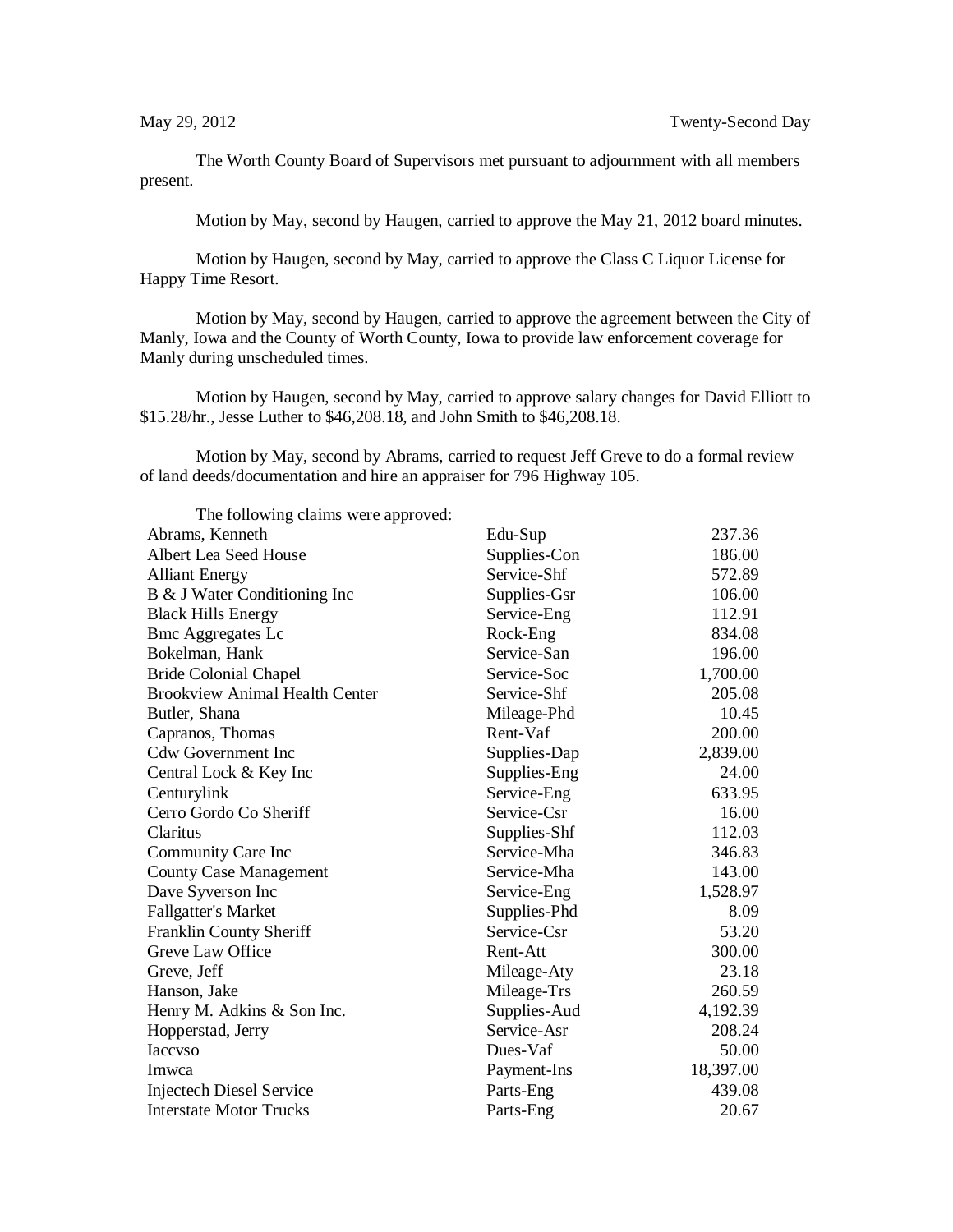| <b>Iowa Dept of Natural Resources</b> | Renewal-San     | 300.00     |
|---------------------------------------|-----------------|------------|
| Iowa Dept of Transportation           | Supplies-Eng    | 1,793.50   |
| <b>Iowa Division of Labor Service</b> | Service-Gsr     | 50.00      |
| Ip Pathways                           | Service-Cap     | 43,791.64  |
| Isac                                  | Edu-Rec         | 50.00      |
| Isac Group Health                     | Health Ins Prem | 46,548.00  |
| Jack's Uniforms & Equipment           | Supplies-Con    | 128.34     |
| Jensen, Bobbie                        | Mileage-Mha     | 431.06     |
| Joe's Collision & Performance         | Service-Shf     | 50.00      |
| Johnson, Hal                          | Rent-Phd        | 940.00     |
| Johnson, Larry                        | Service-San     | 200.00     |
| Johnson, Teresa                       | Mileage-Phd     | 63.25      |
| Kossuth County Sheriff                | Service-Csr     | 54.42      |
| Lexisnexis                            | Service-Aty     | 134.00     |
| Low, Richard R                        | Fuel-Asr        | 75.01      |
| Mail Services Llc                     | Supplies-Trs    | 296.32     |
| Martin Marietta Materials             | Rock-Con        | 11,031.49  |
| Martinson, Dan                        | Service-Asr     | 235.02     |
| <b>Mason City Business Systems</b>    | Service-Trs     | 43.69      |
| <b>Mason City Fire And Rescue</b>     | Service-Mex     | 600.00     |
| Mc Clure Engineering Co               | Service-Ndp     | 22,670.00  |
| Mental Health Center Of               | Service-Mha     | 2,869.70   |
| Metal Culverts Inc                    | Supplies-Eng    | 670.32     |
| Mitchell Co Care Facility             | Service-Mha     | 2,461.71   |
| <b>Next Generation Technologies</b>   | Service-Mha     | 544.33     |
| Nive Services Inc                     | Service-Mha     | 1,303.98   |
| North Country Equipment Llc           | Exp-Cap         | 49.35      |
| North Ia Area Comm College            | Edu-Phd         | 60.00      |
| Northwood Anchor                      | Supplies-Trs    | 221.00     |
| Northwood Fire Department             | Reimb-E911      | 2,000.00   |
| Northwood True Value                  | Supplies-Con    | 802.03     |
| Northwoods State Bank                 | Payment-Ndp     | 115,800.00 |
| Nuss Truck & Equipment                | Service-Eng     | 4,355.03   |
| <b>Olson Trading Post Inc</b>         | Supplies-Eng    | 455.28     |
| <b>Opportunity Village</b>            | Service-Mha     | 610.72     |
| Paetec                                | Service-Eng     | 15.67      |
| Parmley, Jerry                        | Exp-Vaf         | 39.95      |
| Peopleservice, Inc.                   | Service-Wwt     | 11,875.00  |
| Peterson Excavating & Drainage        | Service-Eng     | 1,513.48   |
| Pfi                                   | Service-Csr     | 202.00     |
| <b>Pinnacle Quality Insight</b>       | Service-Phd     | 150.00     |
| Pollard                               | Service-Gsr     | 40.00      |
| Prazak, Edie                          | Mileage-Phd     | 209.50     |
| <b>Premier Security Company</b>       | Service-Csr     | 42.00      |
| Rohne, Joel                           | Mileage-It/Gis  | 297.67     |
| Rollins, Sarah                        | Mileage-Phd     | 55.00      |
| Romig, Mike                           | Service-Asr     | 241.20     |
| Rts Police & Tactical Outfit          | Supplies-Shf    | 69.53      |
| Russell, Joyce                        | Service-Asr     | 23.69      |
| Scott Van Keppel Llc                  | Parts-Eng       | 669.12     |
|                                       |                 |            |